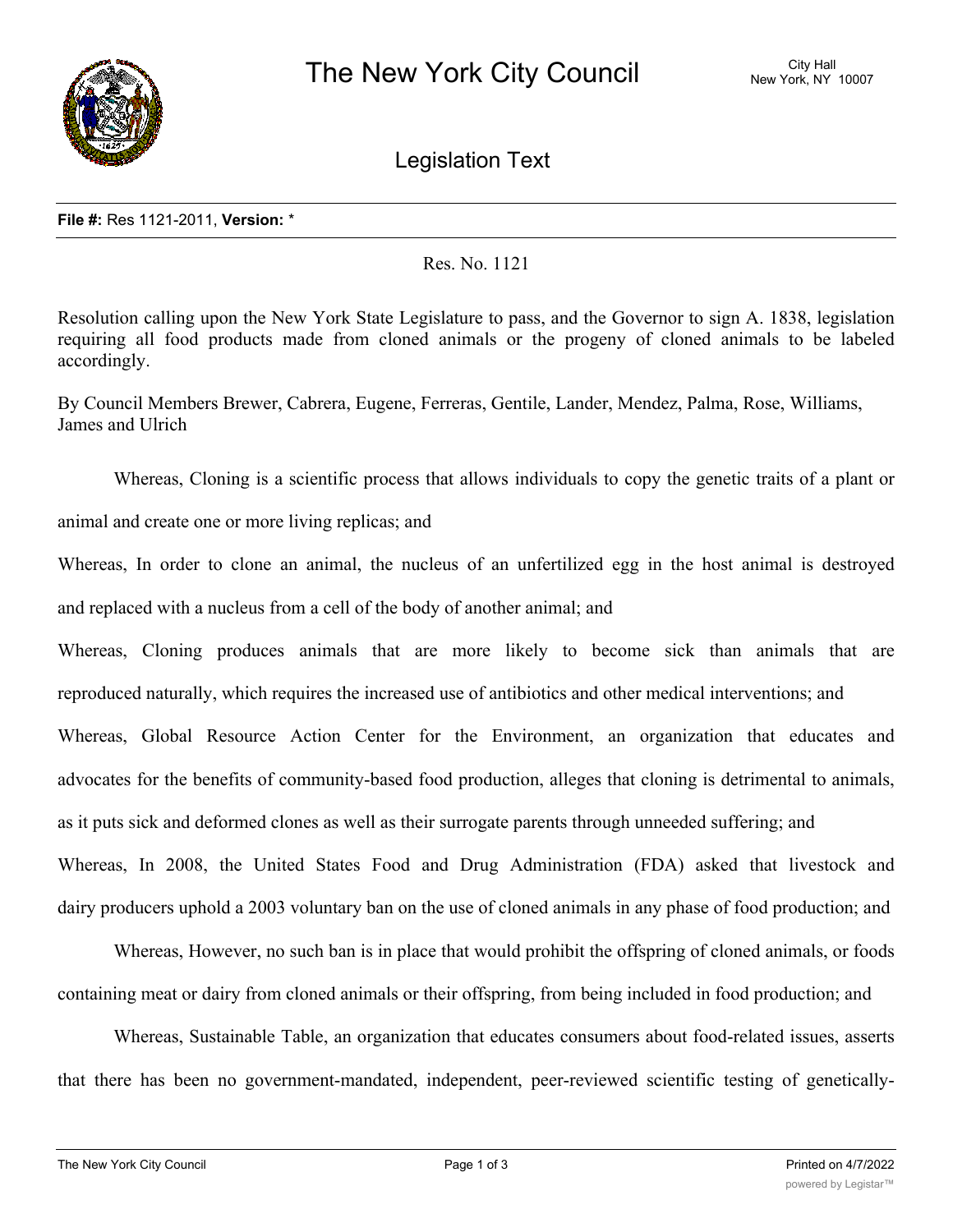## **File #:** Res 1121-2011, **Version:** \*

engineered foods; and

Whereas, This organization further states that the public has been serving as an unwitting laboratory for experimental food technology; and

Whereas, Recently, the Center for Food Safety (TCFS) filed a petition on behalf of the *Just Label It* campaign, a coalition of more than 350 companies, organizations, scientists, doctors and individuals dedicated to food safety and consumer rights, against the FDA for failing to promulgate mandatory labeling disclosures for genetically-engineered foods; and

Whereas, TCFS indicates that the FDA's failure to require labeling of genetically-engineered foods is an abdication of its statutory mandate to require labeling of foods that are "misbranded"; and

Whereas, The petitioners requested that the FDA require foods that are comprised of geneticallyengineered organisms or contain ingredients derived from genetically-engineered organisms be labeled as such; and

Whereas, Absent federal labeling requirements, states should be able to take necessary precautions to protect consumers; and

Whereas, In New York State, Assembly Member Linda Rosenthal introduced A.1838, legislation that would ensure consumers are able to make informed decisions about the food they consume and increase confidence in consumer purchasing; and

Whereas, This proposed law would further require that every livestock producer who sells or transfers any cloned animal or its progeny shall disclose to the buyer or transferee that the animal is cloned or is the progeny of a cloned animal; and

Whereas, Supporters believe that mandating the labeling of foods made from cloned animals would significantly reduce the animal cruelty and suffering that accompanies cloning; and

Whereas, A.1838 would significantly lead to reduced consumption of deformed and sick animals, thereby guarding the health and safety of consumers; now, therefore, be it